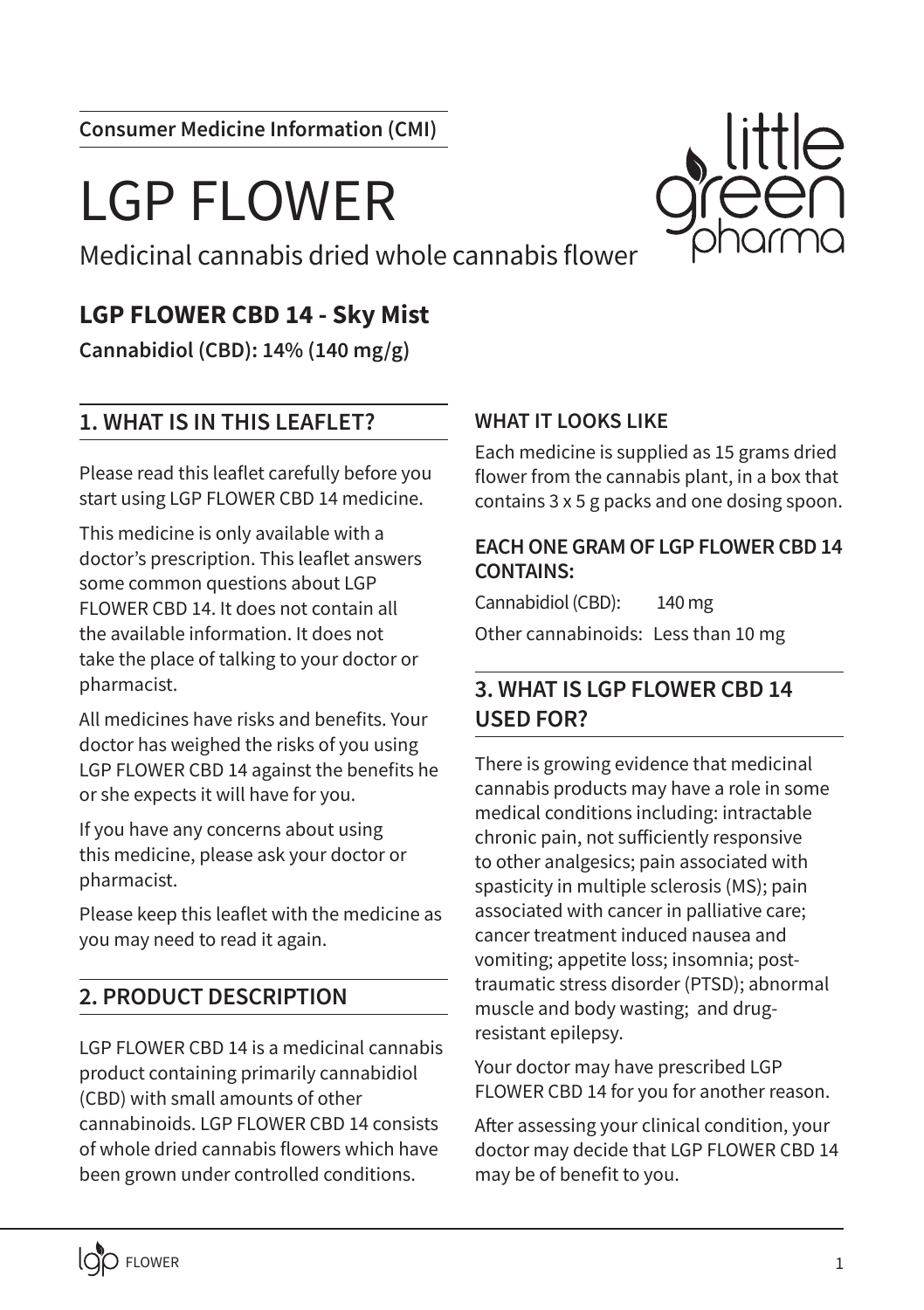#### **Please ask your doctor if you have any questions about why LGP FLOWER CBD 14 has been prescribed for you.**

The potential therapeutic benefits as well as the unwanted side effects associated with medicinal cannabis use may vary between individuals, the medical condition being treated and the amount and type of medicinal cannabis used.

Your doctor will assess the suitability and dose of the LGP FLOWER CBD 14 for your clinical condition.

## **HOW IT WORKS**

The exact mechanism and magnitude of the effects of CBD, is not fully understood. The CBD in LGP FLOWER CBD 14 interacts with the body's natural endocannabinoid system, which is involved in a range of functions including sleep, stress, pain, appetite, memory, digestion, and anxiety. Cannabinoid receptors are found throughout the body in most tissues and organs, but they are especially numerous in the immune system and central nervous system.

CBD is a non-psychoactive substance and is not expected to produce euphoric effects.

# **4. BEFORE YOU TAKE LGP FLOWER CBD 14**

#### **Do not use LGP FLOWER CBD 14 if:**

- you are allergic to cannabis.
- you are pregnant, are planning to get pregnant, or you are breastfeeding.
- you have a personal or family history of schizophrenia or psychosis or serious mental disorders.
- $\rightarrow$  you are under 18 years of age.

#### **Tell your doctor before using LGP FLOWER CBD 14 if:**

- you have liver, kidney, heart, or lung problems.
- you have epilepsy or recurrent seizures.
- you have a family history of serious mental disorders such as schizophrenia, psychosis, depression, or bipolar disorder.
- $\rightarrow$  vou have a history of alcohol or drug abuse or substance dependence.

**Do not take LGP FLOWER CBD 14 after the expiry date has passed.**

**Do not take LGP FLOWER CBD 14 if the packaging is damaged or shows signs of tampering.**

**If you are not sure whether you should start taking LGP FLOWER CBD 14, please contact your doctor or pharmacist.**

#### **Taking LGP FLOWER CBD 14 with other medicines.**

**Tell your doctor if you are taking other medicines including medicines that you buy without a prescription from your pharmacy, supermarket, or health food shop. You should also tell any health professional who is prescribing a new medicine for you that you are taking LGP FLOWER CBD 14 as some medicines may interact with it and increase or reduce its effects.** 

Some medicines may interact with LGP FLOWER CBD 14. These include:

any drugs which slow down the central nervous system, causing drowsiness for instance sleeping pills, sedatives, some pain medicines, some allergy or cold medicines, antiseizure medicines or alcohol.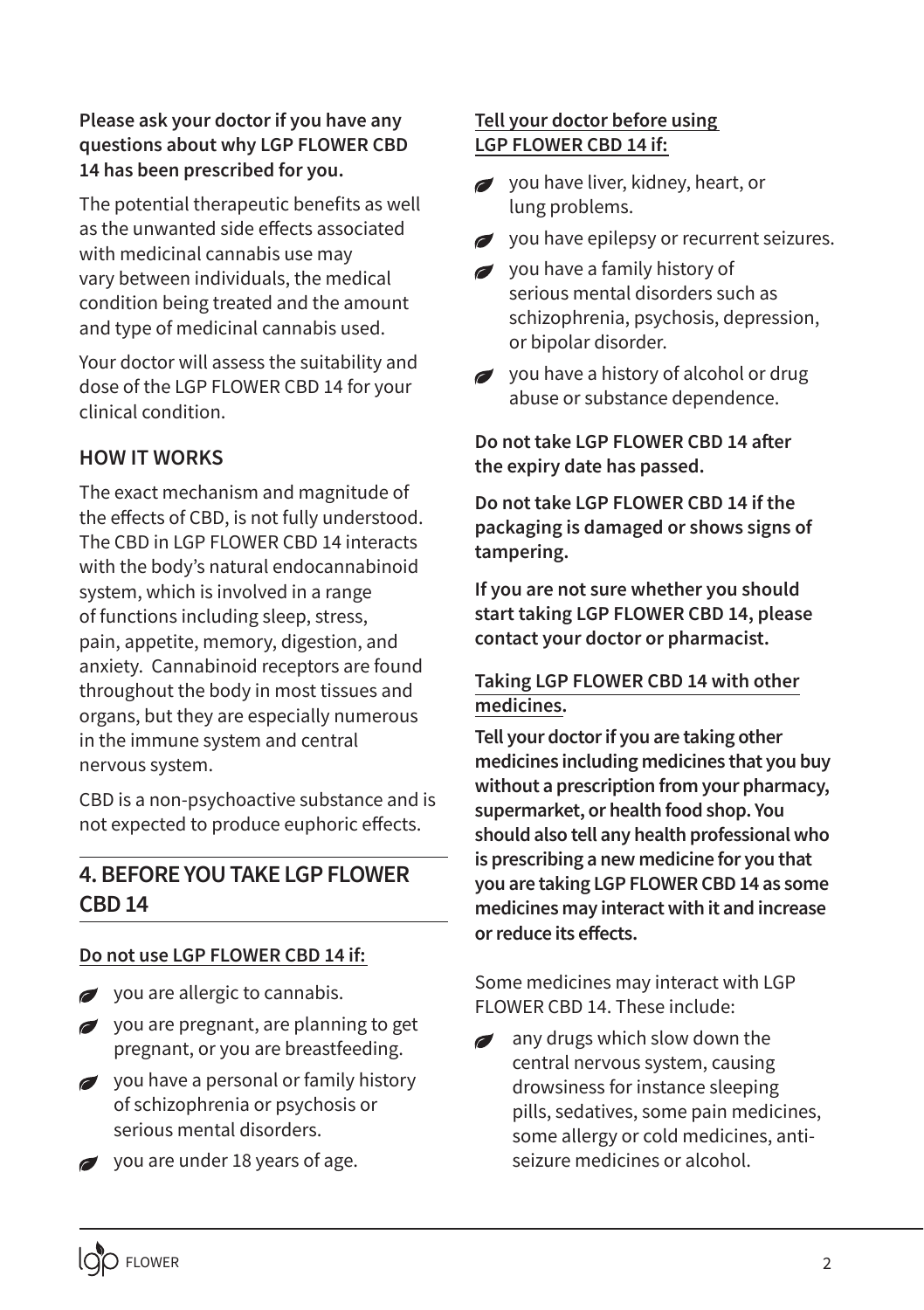antiretroviral drugs used in the treatment of HIV/AIDS, some antidepressants, stomach acid inhibitors, some antibiotic and antifungal medicines, certain heart medicines and Saint John's Wort.

These medicines may be affected by LGP FLOWER CBD 14 or may affect how well it works. You may need different amounts of your medicine, or you may need to take different medicines.

Your doctor or pharmacist has more information on medicines to be careful with or avoid while taking LGP FLOWER CBD 14.

# **5. HOW TO TAKE LGP FLOWER CBD 14**

#### **HOW AND WHEN TO TAKE IT**

Your doctor will advise you on the most appropriate way to take LGP FLOWER CBD 14.

There is not yet a scientifically defined dose of medicinal cannabis for many medical conditions. Your doctor will work with you to decide the dose of LGP FLOWER CBD 14 that best suits you and your condition. If you have not consumed medicinal cannabis before, it would be prudent to have someone with you the first time you use it.

#### **Follow all directions given to you by your doctor and pharmacist.**

Your doctor will guide you how to start with a very low dose and gradually increase the dose using the approach of "Start Low, Go Slow".

You and your doctor will monitor the medicine's effectiveness and any unwanted effects.

Your doctor will advise you how long you should keep taking LGP FLOWER CBD 14 for.

### **IF YOU FORGET TO TAKE IT**

Wait until the next dose is due. **Do not take a double dose to make up for the dose that you missed.** This may increase the risk of getting unwanted effects.

# **THINGS YOU MUST DO**

Stop using LGP FLOWER CBD 14 immediately and consult your doctor if you begin to experience any severe side effects (see section 7. SIDE EFFECTS).

If you are about to be started on any other new medicine tell your doctor and pharmacist that you are taking LGP FLOWER CBD 14.

# **THINGS YOU MUST NOT DO**

Do not give LGP FLOWER THC to anyone else, even if they have the same condition as you.

LGP FLOWER CBD 14 may make you feel different than usual and slow your coordination, reaction times and motor skills.

**DO NOT DRIVE OR OPERATE HEAVY OR DANGEROUS MACHINERY WHILE TAKING LGP FLOWER CBD 14 UNTIL YOU KNOW HOW LGP FLOWER CBD 14 AFFECTS YOU AS IT MAY CAUSE DROWSINESS.**

# **THINGS TO BE CAREFUL OF**

LGP FLOWER CBD 14 may make you feel differently than usual. Discuss these aspects and any potential impacts on your daily activities.

#### **EFFECTS ON ABILITY TO DRIVE AND USE MACHINES**

Negligible but detectable amounts of THC (tetrahydrocannabinol) are also present in this medicine. Please discuss driving restrictions and employment medical testing with your prescriber.